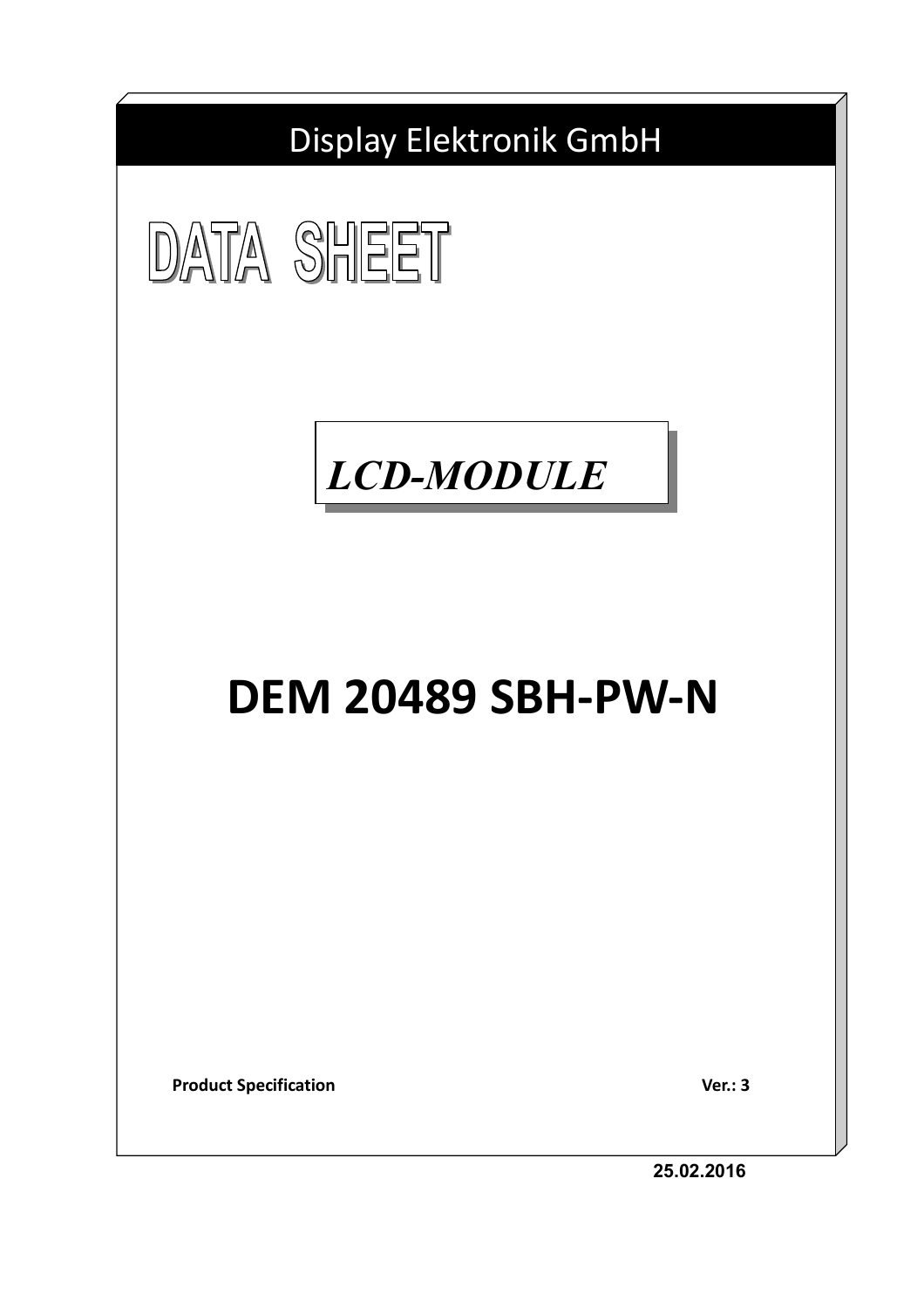### **Revision History**

| <b>VERSION</b> | <b>DATE</b> | <b>Note</b>                              |
|----------------|-------------|------------------------------------------|
|                | 12.12.2011  | <b>First Issue</b>                       |
|                | 28.11.2012  | <b>Modify Backlight Information</b>      |
|                | 19.08.2014  | Remove IC Information                    |
|                | 25.02.2016  | Modify Precautions in use of LCD Modules |
|                |             | & Static Electricity Test                |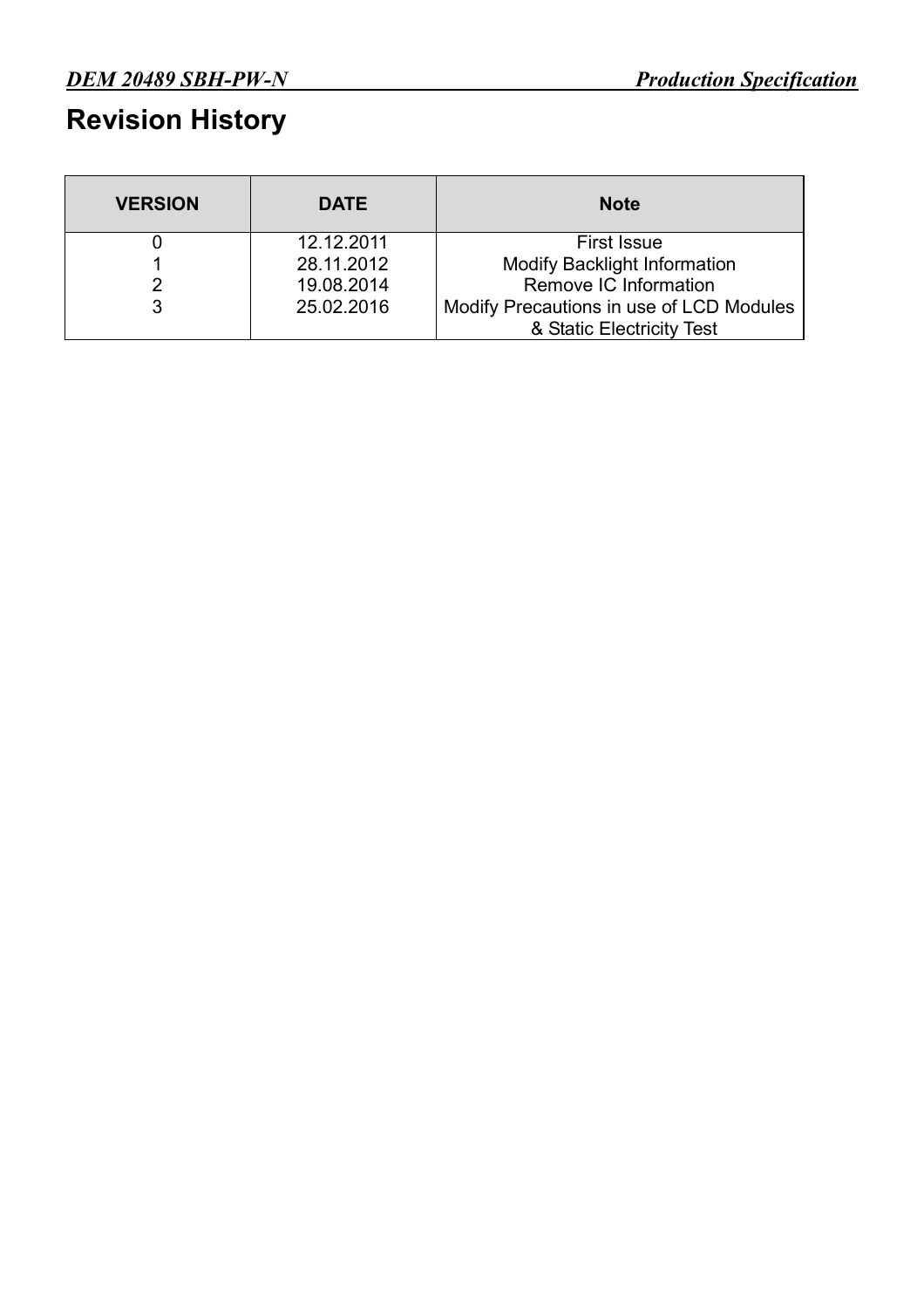# **Contents**

- 1. General Specification
- 2. Interface Pin Function
- 3. Counter Drawing
- 4. Optical Characteristics
- 5. Absolute Maximum Ratings
- 6. Electrical Characteristics
- 7. Backlight Information
- 8. Reliability
- 9. Inspection specification
- 10. Precautions in use of LCD Modules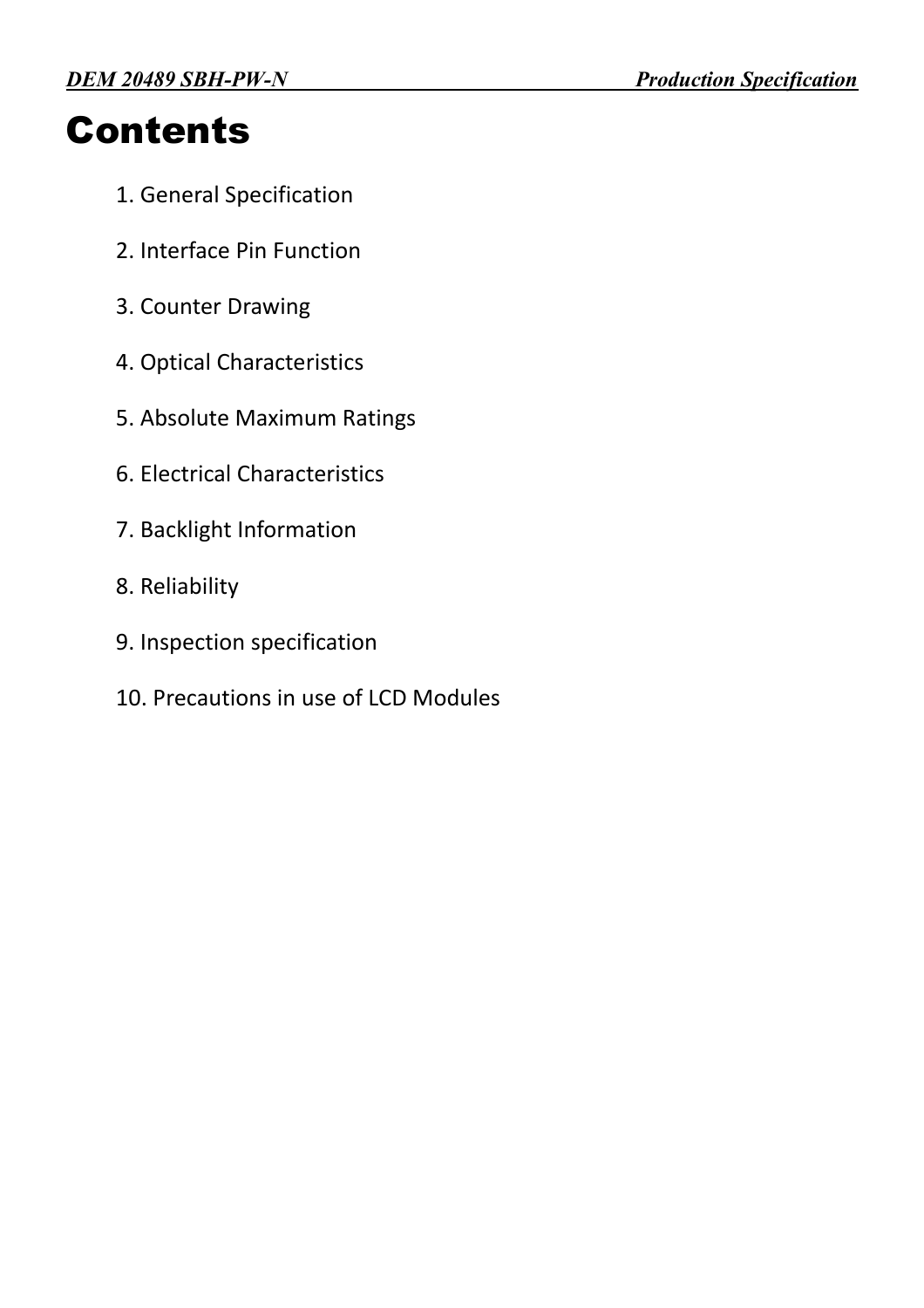### **1. General Specification**

The Features is described as follow:

- $\blacksquare$  Module Dimension: 74.30 x 36.40 x 6.00 mm
- $\blacksquare$  View Area: 60.50 x 22.18 mm
- Active Area:  $58.50 \times 20.18 \text{ mm}$
- $\blacksquare$  Dot Size: 0.45x 0.54 mm
- $\blacksquare$  Dot Pitch: 0.50 x 0.59 mm
- Character Size: 2.45 x 4.67 mm
- $\blacksquare$  Character Pitch: 2.95 x 5.17 mm
- LCD Type: STN-BLUE Negative Transmissive
- Duty: 1/33DUTY, 1/6BIAS
- View Direction: 6 o'clock
- Backlight Type: LED, White
- $IC:$  SSD1803AM1Z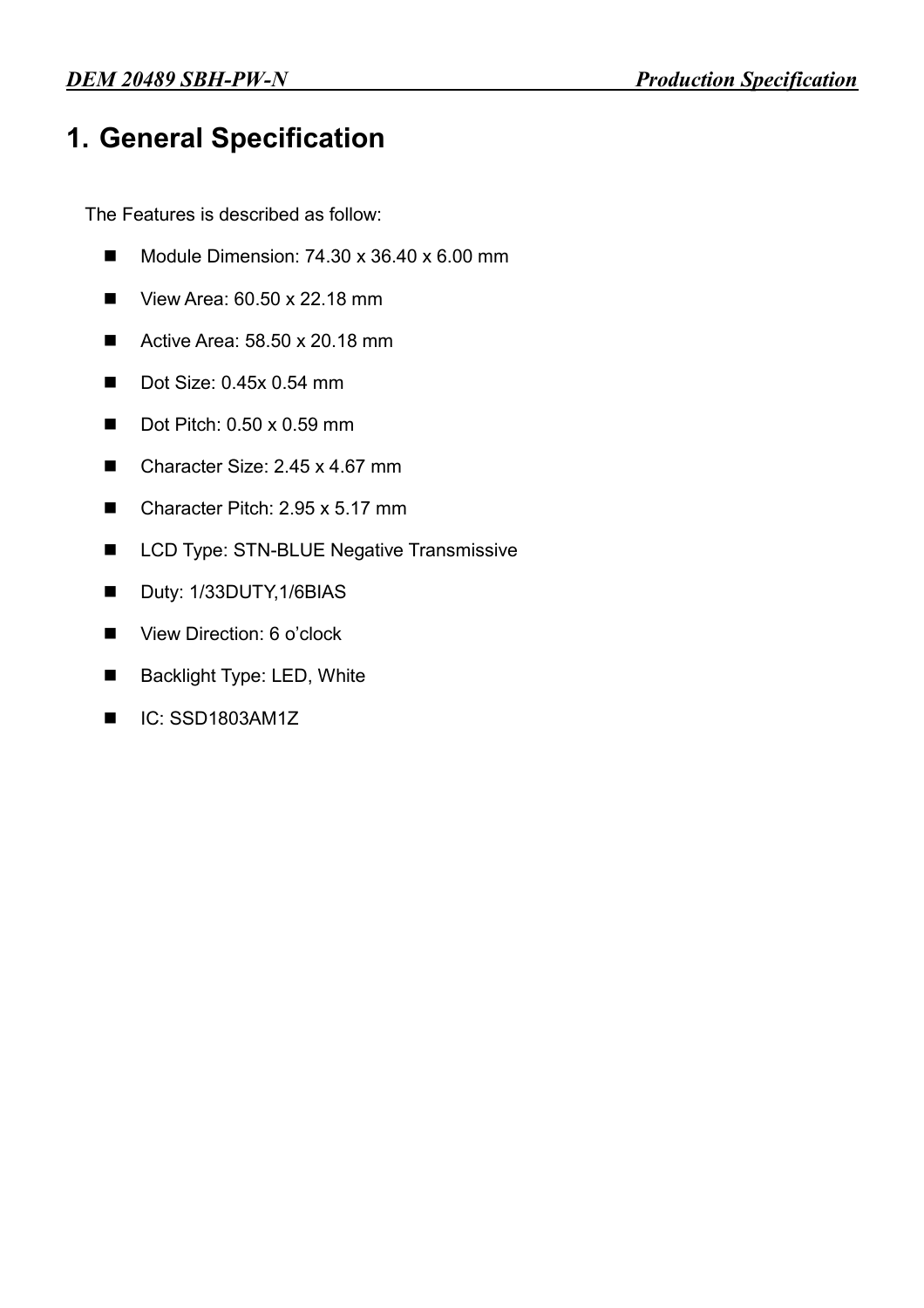### **2. Interface Pin Function**

| Pin No.        | Symbol         | <b>Description</b>                                                                                                                                                                                                                                                             |  |  |  |  |
|----------------|----------------|--------------------------------------------------------------------------------------------------------------------------------------------------------------------------------------------------------------------------------------------------------------------------------|--|--|--|--|
| 1              | /RES           | <b>Reset Pin</b>                                                                                                                                                                                                                                                               |  |  |  |  |
| $\overline{2}$ | <b>VOUT</b>    | Output of the voltage converter                                                                                                                                                                                                                                                |  |  |  |  |
|                |                | Regulated voltage from voltage converter for                                                                                                                                                                                                                                   |  |  |  |  |
| 3              | V <sub>0</sub> | <b>LCD</b> driving                                                                                                                                                                                                                                                             |  |  |  |  |
| 4              | V <sub>1</sub> |                                                                                                                                                                                                                                                                                |  |  |  |  |
| 5              | V <sub>2</sub> | Bias voltage levels for LCD driving                                                                                                                                                                                                                                            |  |  |  |  |
| 6              | V <sub>3</sub> |                                                                                                                                                                                                                                                                                |  |  |  |  |
| $\overline{7}$ | V <sub>4</sub> |                                                                                                                                                                                                                                                                                |  |  |  |  |
| 8              | <b>VDD</b>     | This pin is the power supply for logic circuit (VDD should rise within<br>10ms).<br>In 3V IO application (VDDREG pulled low), this is a power input pin.<br>In 5V IO application (VDDREG pulled high), this pin outputs 3V and<br>should be connected with a capacitor to VSS. |  |  |  |  |
| 9              | <b>VDDREG</b>  | This pin is used to enable VDD regulator in 5V I/O Application:<br><b>VDDREG</b><br>Mode<br>5V I/O Application<br>Η<br>$\overline{L}$<br>Low Voltage I/O<br>Application                                                                                                        |  |  |  |  |
| 10             | <b>VDDIO</b>   | This pin is the power supply for bus IO buffer in both Low Voltage I/O<br>and 5V I/O application.                                                                                                                                                                              |  |  |  |  |
| 11             | <b>VSS</b>     | Ground                                                                                                                                                                                                                                                                         |  |  |  |  |
| 12             | <b>SCL</b>     | This pin is used as clock input pin in I2C mode.                                                                                                                                                                                                                               |  |  |  |  |
| 13             | <b>SDA</b>     | This pin is used as data/ acknowledge response Output pin in I2C<br>mode.                                                                                                                                                                                                      |  |  |  |  |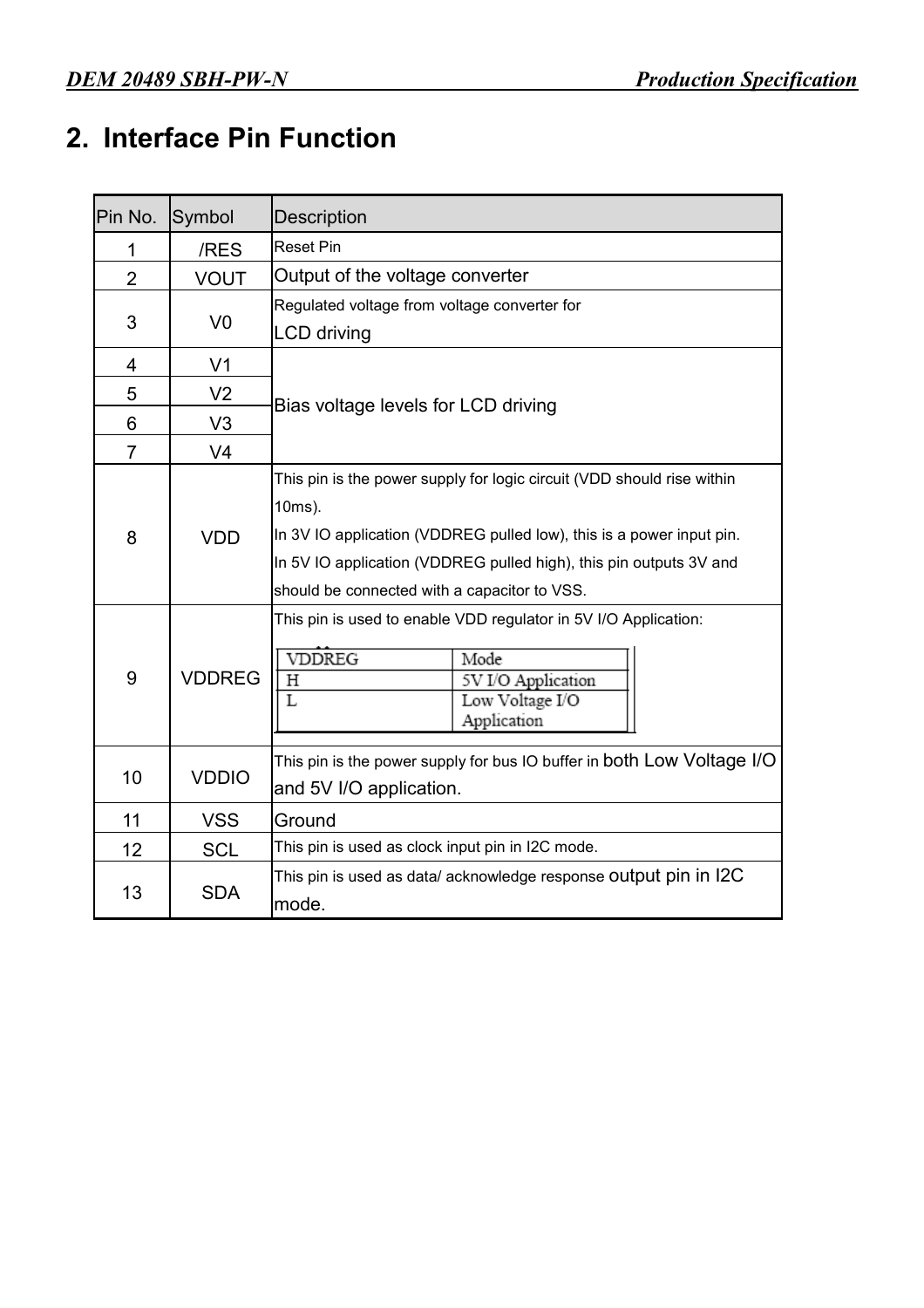### **3. Counter Drawing**

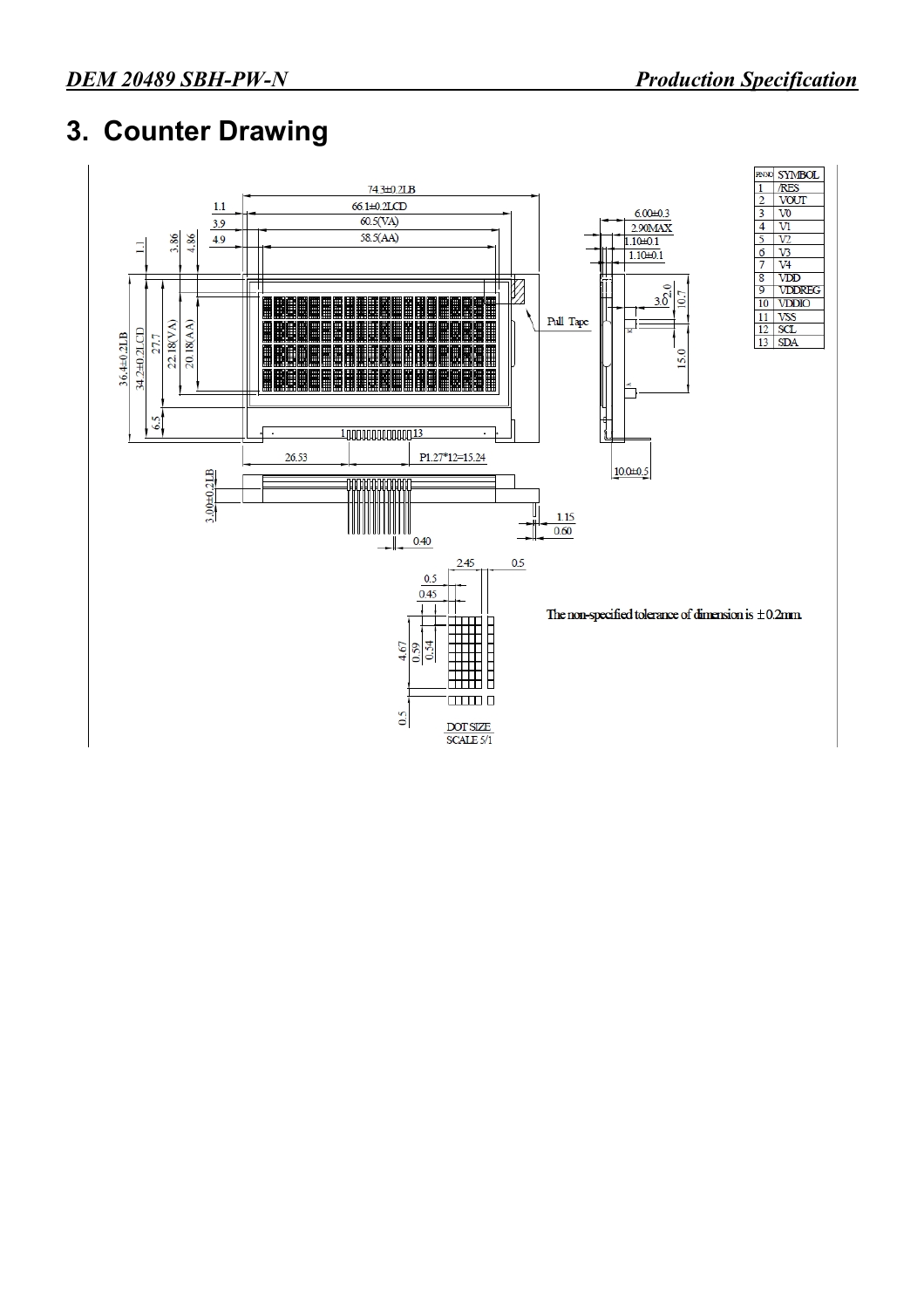### **3.1 APPLICATION EXAMPLES**

3.1.1 Application Example (I2C interface, 3V VDDIO mode)



3.1.2 Application Example (I2C interface, 5V IO mode)



Capacitance =1μF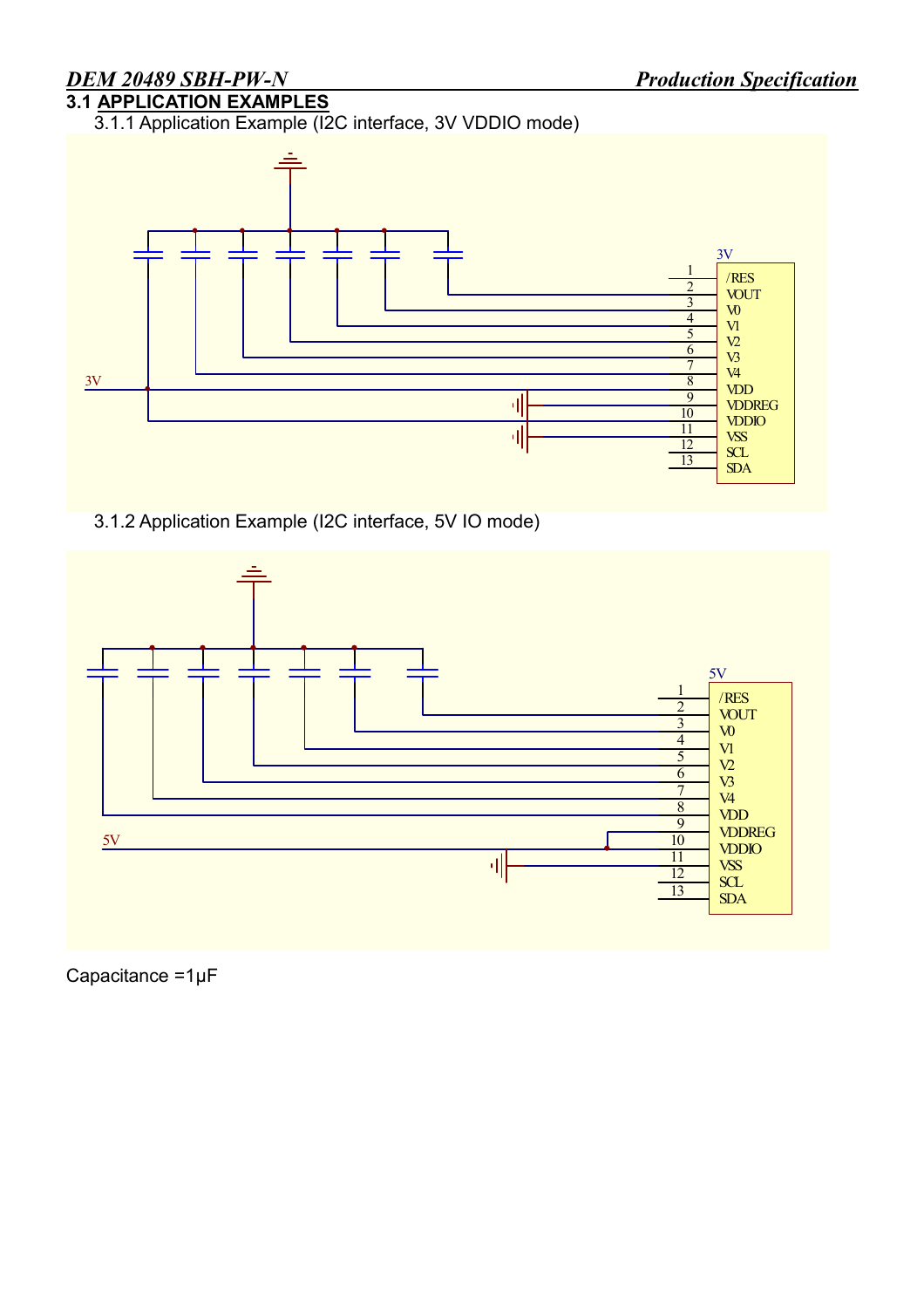### **4. Optical Characteristics**

| Item                  | <b>Symbol</b>         | <b>Condition</b> | Min            | <b>Typ</b> | <b>Max</b> | <b>Unit</b>             |
|-----------------------|-----------------------|------------------|----------------|------------|------------|-------------------------|
|                       | $\boldsymbol{\theta}$ | $CR \geq 2$      | $\mathbf 0$    |            | 20         | $\psi$ = 180 $^{\circ}$ |
|                       | $\theta$              | $CR \geq 2$      | $\overline{0}$ |            | 40         | $\psi = 0^{\circ}$      |
| <b>View Angle</b>     | $\boldsymbol{\theta}$ | $CR \geq 2$      | $\mathbf 0$    |            | 30         | $\psi$ = 90 $^{\circ}$  |
|                       | $\boldsymbol{\theta}$ | $CR \geq 2$      | $\mathbf 0$    |            | 30         | $\Psi$ = 270 $^{\circ}$ |
| <b>Contrast Ratio</b> | <b>CR</b>             |                  |                | 3          |            |                         |
|                       | <b>T</b> Rise         |                  |                | 150        | 200        | ms                      |
| <b>Response Time</b>  | <b>T</b> Fall         |                  |                | 150        | 200        | ms                      |



#### **Definition of Operation Voltage (Vop) Definition of Response Time (Tr, Tf)**



#### **Conditions :**

Operating Voltage : Vop Viewing Angle(θ, φ) : 0°, 0° Frame Frequency : 64 Hz Driving Waveform : 1/N duty , 1/a bias

#### **Definition of viewing angle(CR≧2)**

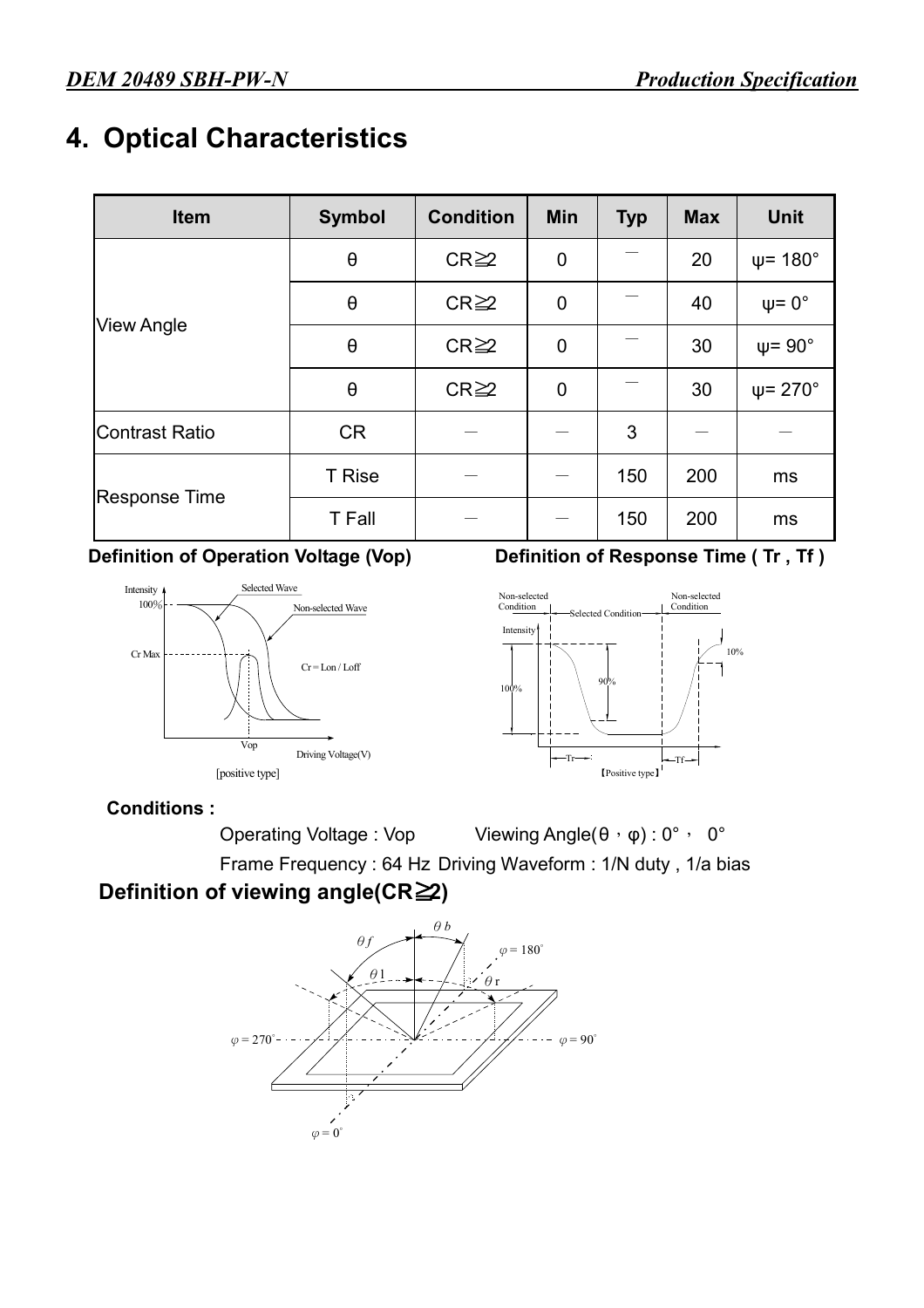### **5. Absolute Maximum Ratings**

| <b>Item</b>                  | Symbol          | Min    | Тур | <b>Max</b>    | Unit          |
|------------------------------|-----------------|--------|-----|---------------|---------------|
| <b>Operating Temperature</b> | TOP             | $-20$  |     | $+70$         | ${}^{\circ}C$ |
| Storage Temperature          | TST             | $-30$  |     | +80           | $^{\circ}C$   |
| Input Voltage                | <b>VIN</b>      | $-0.3$ |     | $V_{DD}$ +0.3 | IV            |
| <b>Power Supply Voltage</b>  | V <sub>DD</sub> | $-0.3$ |     | 6.0           | V             |
| <b>LCD Driver Voltage</b>    | <b>VLCD</b>     | $-0.3$ |     | 15.0          | V             |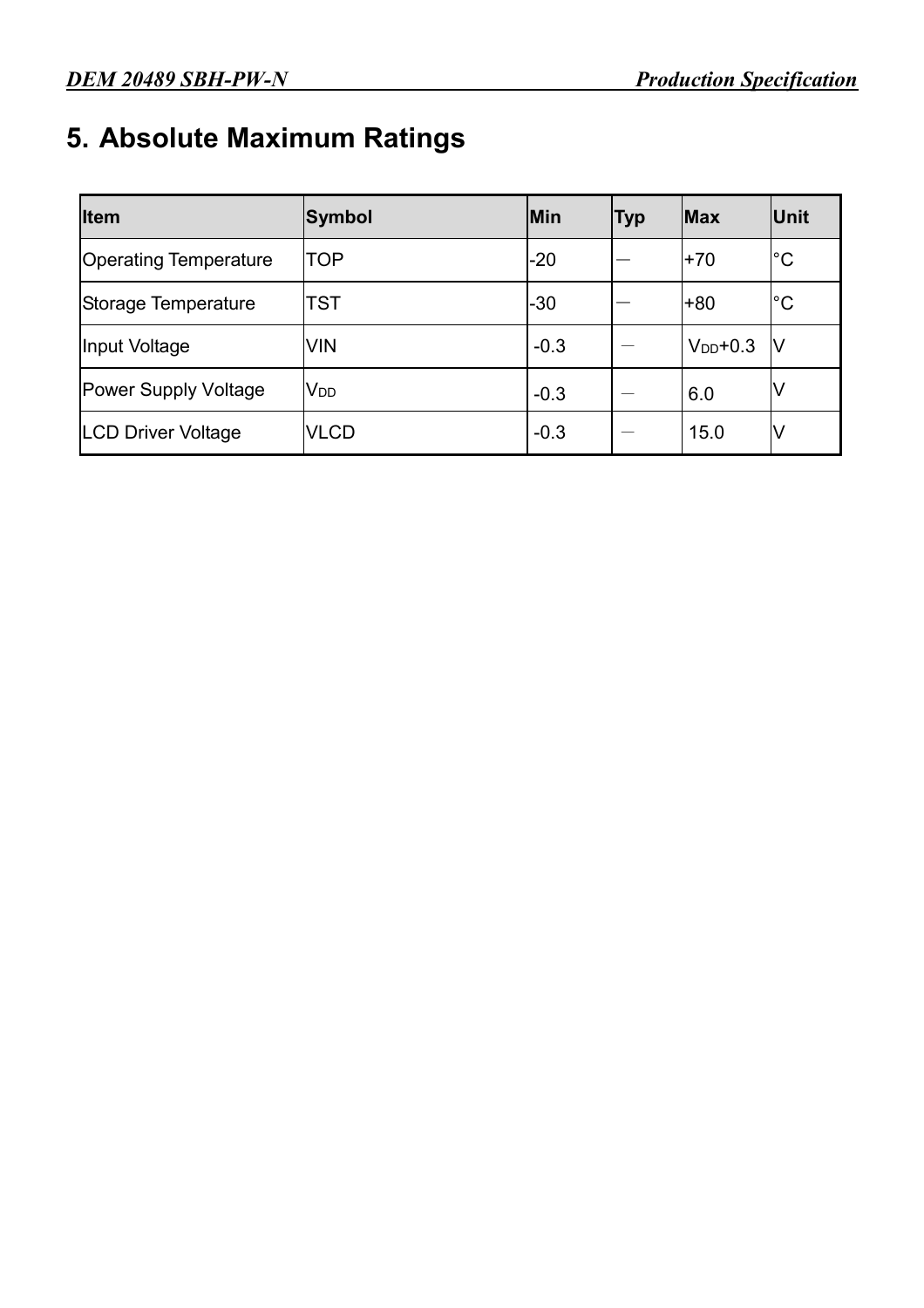### **6. Electrical Characteristics**

| <b>Item</b>                   | <b>Symbol</b>         | <b>Condition</b>    | Min                   | <b>Typ</b>                                      | <b>Max</b>                                                                                                                      | <b>Unit</b> |
|-------------------------------|-----------------------|---------------------|-----------------------|-------------------------------------------------|---------------------------------------------------------------------------------------------------------------------------------|-------------|
|                               |                       | Low Voltage         |                       |                                                 |                                                                                                                                 |             |
|                               | V <sub>DDIO</sub>     | I/O App.            | 2.4                   |                                                 |                                                                                                                                 | V           |
| Supply Voltage For Logic      |                       | 5V I/O App.         | 4.5                   | 5.0                                             | 5.5                                                                                                                             | $\vee$      |
|                               | <b>V<sub>DD</sub></b> |                     | 2.4                   | 3.0                                             | <b>V</b> <sub>DD</sub><br>3.6<br>8.0<br>V <sub>DDIO</sub><br>0.2 V <sub>DDIO</sub><br>V <sub>DDIO</sub><br>$0.2$ $VDDIO$<br>2.0 | $\vee$      |
|                               |                       | Ta=- $20^{\circ}$ C |                       |                                                 |                                                                                                                                 | $\vee$      |
| <b>Supply Voltage For LCD</b> | Vo-Vss                | Ta= $25^{\circ}$ C  | 7.6                   | 7.8                                             |                                                                                                                                 | V           |
|                               |                       | Ta=70 $^{\circ}$ C  |                       | 3.0<br>$\overbrace{\phantom{123221111}}$<br>1.0 | V                                                                                                                               |             |
| Input High Volt.              | <b>V<sub>IH</sub></b> |                     | 0.8 V <sub>DDIO</sub> |                                                 |                                                                                                                                 | V           |
| Input Low Volt.               | $V_{IL}$              |                     |                       |                                                 |                                                                                                                                 | $\vee$      |
| Output High Volt.             | <b>V<sub>OH</sub></b> |                     | $0.8$ $VDDIO$         |                                                 |                                                                                                                                 | V           |
| Output Low Volt.              | VOL                   |                     |                       |                                                 |                                                                                                                                 | V           |
| Supply LCM current            | IDD                   | VDD=3.0V            |                       |                                                 |                                                                                                                                 | mA          |

Please kindly consider to design the Vop to be adjustable while programing the software to match LCD contrast tolerance.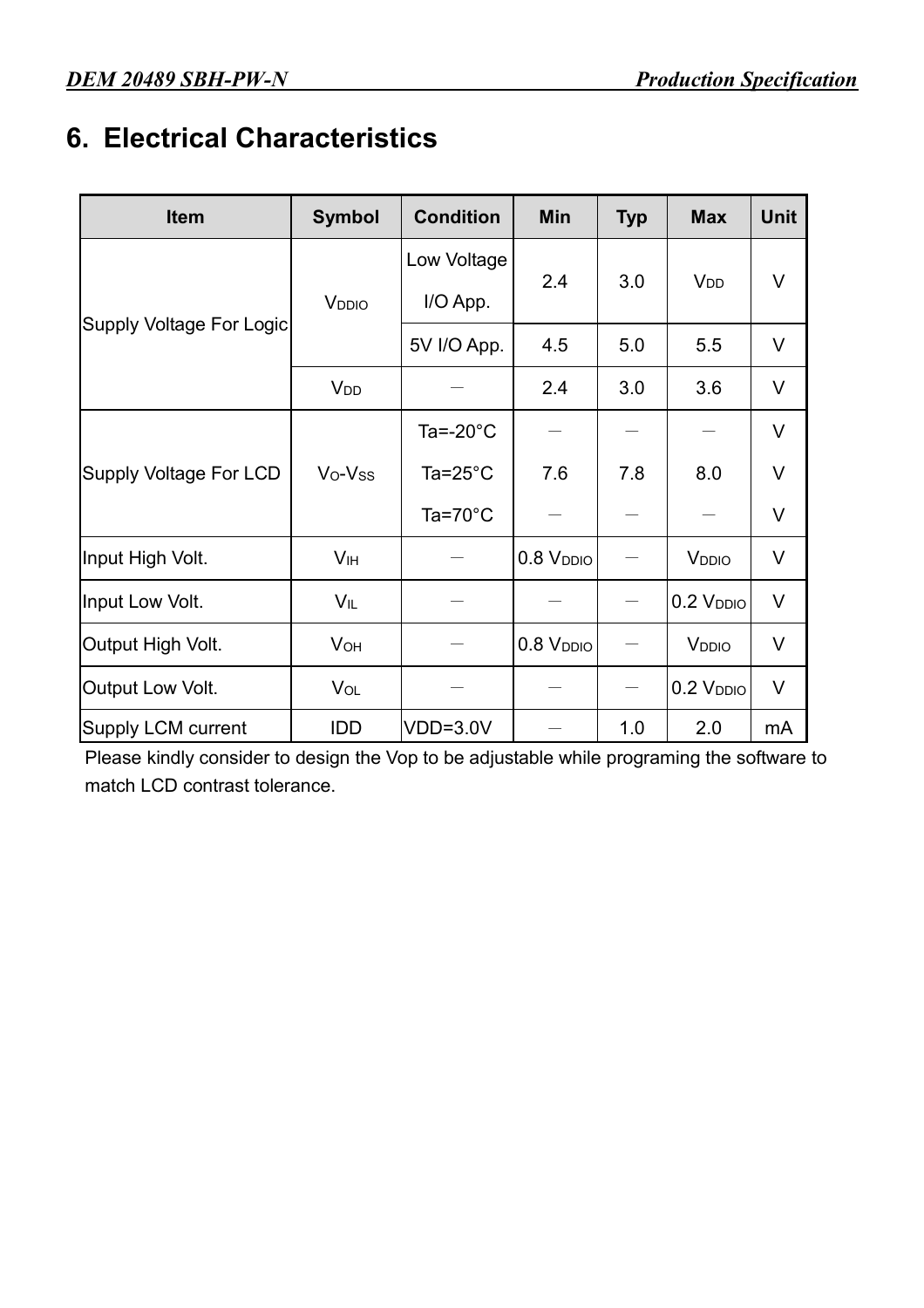### **7. Backlight Information**

#### **Specification**

| <b>PARAMETER</b>       | <b>SYMBOL</b> | <b>MIN</b> | <b>TYP</b> | <b>MAX</b> | <b>UNIT</b>       | <b>CONDITION</b><br><b>TEST</b> |
|------------------------|---------------|------------|------------|------------|-------------------|---------------------------------|
| <b>Supply Current</b>  | <b>ILED</b>   |            | 48         | 60         | mA                | $V = 3.5V$                      |
| Supply Voltage         | V             | 3.4        | 3.5        | 3.6        | V                 |                                 |
| <b>Reverse Voltage</b> | VR            |            |            | 5          | V                 |                                 |
| Luminance              | IV            | 560        | 700        |            | CD/M <sup>2</sup> | ILED=48mA                       |
| (Without LCD)          |               |            |            |            |                   |                                 |
| <b>LED Life Time</b>   |               |            |            |            |                   | ILED=48mA                       |
| (For Reference         |               |            | 50000      |            | Hr.               | 25°C, 50-60%RH,                 |
| only)                  |               |            |            |            |                   | (Note $1$ )                     |
| Color                  | White         |            |            |            |                   |                                 |

Note: The LED of B/L is drive by current only, drive voltage is for reference only. drive voltage can make driving current under safety area (current between minimum and maximum).

Note 1: 50000 hours is only an estimate for reference.

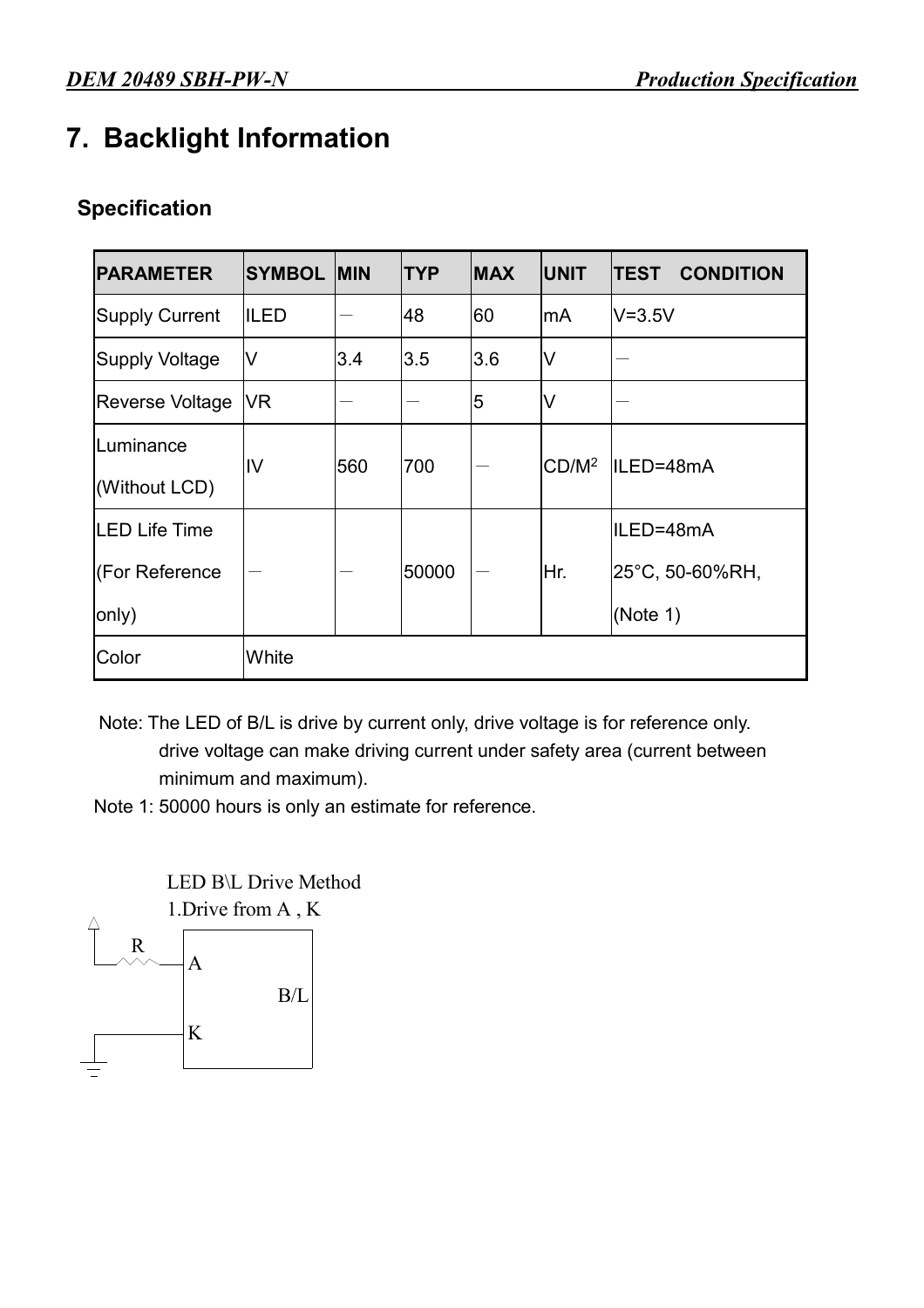### **8. Reliability**

#### **Content of Reliability Test (Wide temperature, -20°C~+70°C)**

|                                       | <b>Environmental Test</b>                                                                                                                                                                                    |                                                                                                                                                                                |                |
|---------------------------------------|--------------------------------------------------------------------------------------------------------------------------------------------------------------------------------------------------------------|--------------------------------------------------------------------------------------------------------------------------------------------------------------------------------|----------------|
| <b>Test Item</b>                      | <b>Content of Test</b>                                                                                                                                                                                       | <b>Test Condition</b>                                                                                                                                                          | <b>Note</b>    |
| <b>High Temperature</b><br>storage    | Endurance test applying the high storage temperature +80 $^{\circ}$ C<br>for a long time.                                                                                                                    | 200hrs                                                                                                                                                                         | $\overline{2}$ |
| Low Temperature<br>storage            | Endurance test applying the low storage temperature<br>for a long time.                                                                                                                                      | $-30^{\circ}$ C<br>200hrs                                                                                                                                                      | 1,2            |
| <b>High Temperature</b><br>Operation  | Endurance test applying the electric stress (Voltage &<br>Current) and the thermal stress to the element for a<br>long time.                                                                                 | $+70^{\circ}$ C<br>200hrs                                                                                                                                                      |                |
| Low Temperature<br>Operation          | Endurance test applying the electric stress under low<br>temperature for a long time.                                                                                                                        | $-20^{\circ}$ C<br>200hrs                                                                                                                                                      | 1              |
| High Temperature/<br>Humidity storage | The module should be allowed to stand at<br>60□,90%RH max<br>For 96hrs under no-load condition excluding the<br>polarizer,<br>Then taking it out and drying it at normal temperature.                        | +60°C,90%RH<br>96hrs                                                                                                                                                           | 1,2            |
| Thermal shock<br>resistance           | The sample should be allowed stand the following 10<br>cycles of operation<br>$-20^{\circ}$ C<br>$+25^{\circ}$ C<br>$+70^{\circ}$ C<br>30 <sub>min</sub><br>5 <sub>min</sub><br>30 <sub>min</sub><br>1 cycle | -20°C/+70°C<br>10 cycles                                                                                                                                                       |                |
| <b>Vibration test</b>                 | Endurance test applying the vibration during<br>transportation and using.                                                                                                                                    | Total fixed amplitude :<br>1.5 <sub>mm</sub><br><b>Vibration Frequency:</b><br>$10 \sim 55$ Hz<br>One cycle 60<br>seconds to 3<br>directions of X, Y, Z for<br>Each 15 minutes | 3              |
| Static electricity test               | Endurance test applying the electric stress to the<br>terminal.                                                                                                                                              | VS=±600V(Contact),<br>±800v(Air),<br>$RS = 330 \Omega$<br>$CS = 150pF$<br>10 times                                                                                             |                |

Note1: No dew condensation to be observed.

Note2: The function test shall be conducted after 4 hours storage at the normal Temperature and humidity after remove from the test chamber.

Note3: The packing have to including into the vibration testing.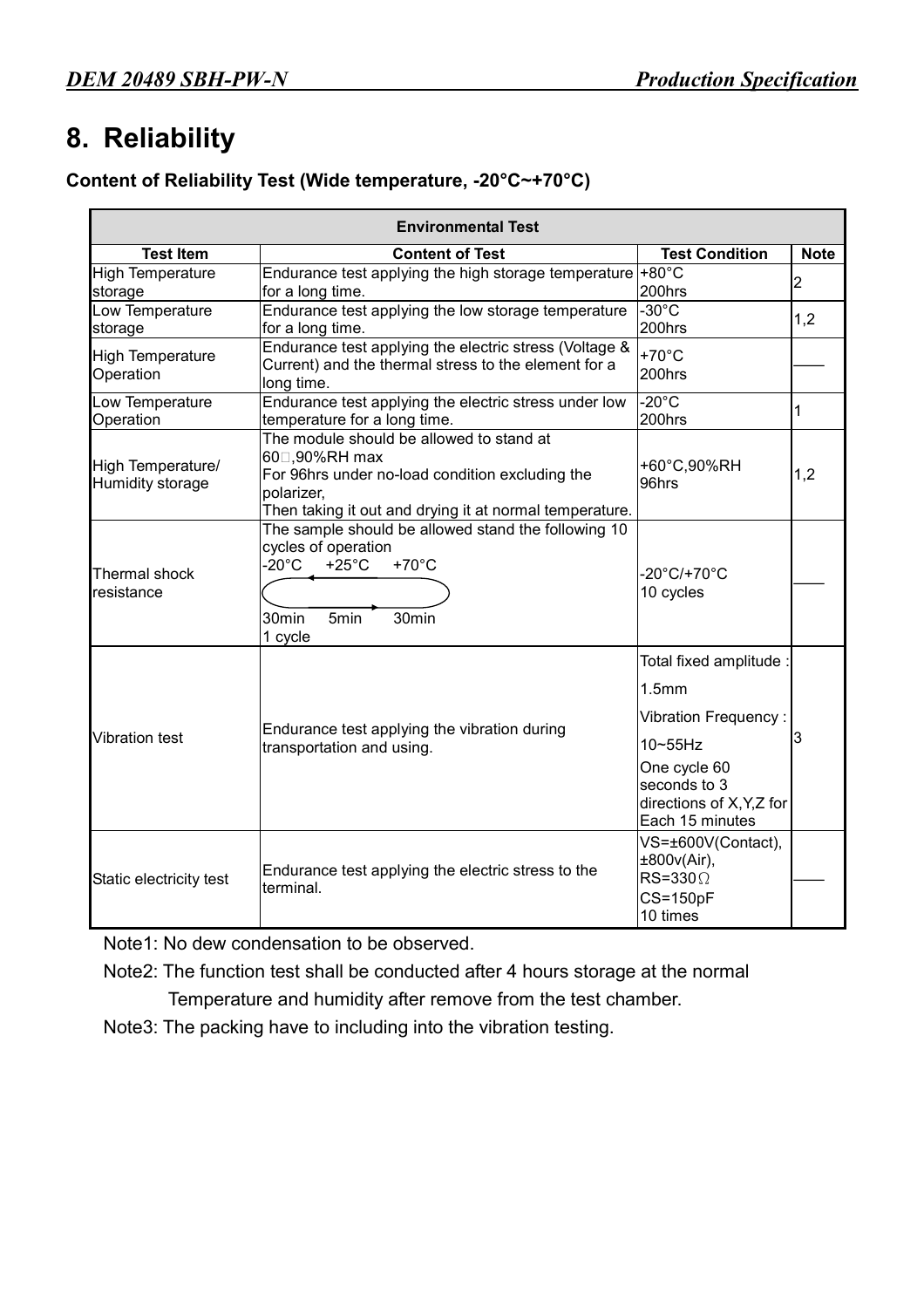## **9. Inspection specification**

| <b>NO</b> | <b>Item</b>                                                                  | <b>Criterion</b>                                                                                                                                                                                                                                                                                                                                                                                |                                        |                                                                                                                                                                                                   |                                                                                                                                                   |            |
|-----------|------------------------------------------------------------------------------|-------------------------------------------------------------------------------------------------------------------------------------------------------------------------------------------------------------------------------------------------------------------------------------------------------------------------------------------------------------------------------------------------|----------------------------------------|---------------------------------------------------------------------------------------------------------------------------------------------------------------------------------------------------|---------------------------------------------------------------------------------------------------------------------------------------------------|------------|
| 01        | Electrical<br><b>Testing</b>                                                 | 1.1 Missing vertical, horizontal segment, segment contrast<br>defect.<br>1.2 Missing character, dot or icon.<br>1.3 Display malfunction.<br>1.4 No function or no display.<br>1.5 Current consumption exceeds product specifications.<br>1.6 LCD viewing angle defect.<br>1.7 Mixed product types.<br>1.8 Contrast defect.<br>2.1 White and black spots on display $\leq 0.25$ mm, no more than |                                        |                                                                                                                                                                                                   |                                                                                                                                                   | 0.65       |
|           | Black or white                                                               |                                                                                                                                                                                                                                                                                                                                                                                                 |                                        |                                                                                                                                                                                                   |                                                                                                                                                   |            |
| 02        | spots on LCD                                                                 | three white or black spots present.                                                                                                                                                                                                                                                                                                                                                             |                                        |                                                                                                                                                                                                   |                                                                                                                                                   | 2.5        |
|           | (display only)                                                               |                                                                                                                                                                                                                                                                                                                                                                                                 |                                        |                                                                                                                                                                                                   | 2.2 Densely spaced: No more than two spots or lines within 3mm                                                                                    |            |
| 03        | <b>LCD black</b><br>spots, white<br>spots,<br>contamination<br>(non-display) | 3.1 Round type : As following drawing<br>$\Phi = (x + y)/2$<br>3.2 Line type: (As following drawing)<br>→⊔ <sub>L</sub> ⊯                                                                                                                                                                                                                                                                       | Length<br>$L \leq 3.0$<br>$L \leq 2.5$ | <b>SIZE</b><br>$\Phi \leq 0.10$<br>$0.10\!<\!\Phi\!\leq\!0.20$<br>$0.20 \le \Phi \le 0.25$<br>$0.25<\Phi$<br>Width<br>$W \le 0.02$<br>$0.02\!<\!W\!\leq\!0.03$<br>$0.03 < W \le 0.05$<br>0.05 < W | Acceptable Q TY<br>Accept no dense<br>$\overline{2}$<br>1<br>$\mathbf 0$<br>Acceptable Q TY<br>Accept no dense<br>$\overline{2}$<br>As round type | 2.5<br>2.5 |
| 04        | Polarizer<br>bubbles                                                         | If bubbles are visible,<br>judge using black spot<br>specifications, not easy<br>to find, must check in<br>specify direction.                                                                                                                                                                                                                                                                   |                                        | $Size \Phi$<br>$\Phi \leq 0.20$<br>$0.20\!<\!\Phi\!\leq\!0.50$<br>$0.50\!<\!\Phi\!\leq\!1.00$<br>$1.00<\Phi$<br>Total Q TY                                                                        | Acceptable Q TY<br>Accept no dense<br>3<br>$\overline{2}$<br>0<br>3                                                                               | 2.5        |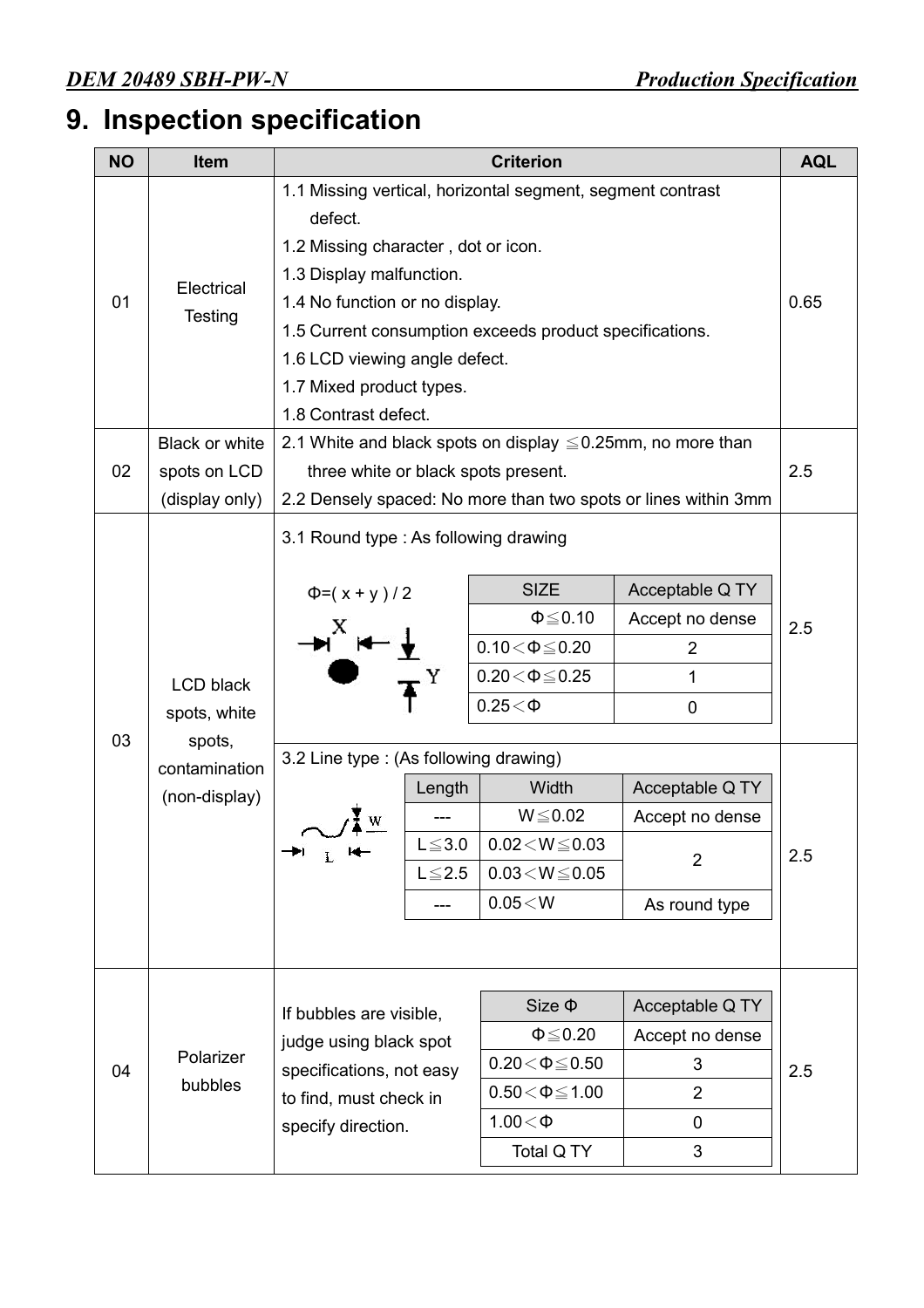| <b>NO</b> | Item             | <b>Criterion</b>                                                                                          |                                                                                                                                                                                                             |                                           |     |  |  |
|-----------|------------------|-----------------------------------------------------------------------------------------------------------|-------------------------------------------------------------------------------------------------------------------------------------------------------------------------------------------------------------|-------------------------------------------|-----|--|--|
| 05        | <b>Scratches</b> |                                                                                                           | Follow NO.3 LCD black spots, white spots, contamination                                                                                                                                                     |                                           |     |  |  |
|           |                  | Symbols Define:<br>x: Chip length<br>k: Seal width<br>L: Electrode pad length:<br>6.1 General glass chip: | y: Chip width<br>t: Glass thickness a: LCD side length<br>6.1.1 Chip on panel surface and crack between panels:                                                                                             | z: Chip thickness                         |     |  |  |
| 06        | Chipped<br>glass | z: Chip thickness<br>$Z \leq 1/2t$                                                                        | y: Chip width<br>Not over viewing<br>area                                                                                                                                                                   | x: Chip length<br>x≦1/8a                  | 2.5 |  |  |
|           |                  | $1/2t < z \leq 2t$                                                                                        | Not exceed 1/3k                                                                                                                                                                                             | x≦1/8a                                    |     |  |  |
|           |                  | 6.1.2 Corner crack:<br>z: Chip thickness<br>$Z \leq 1/2t$<br>$1/2t < z \leq 2t$                           | $\odot$ If there are 2 or more chips, x is total length of each chip.<br>y: Chip width<br>Not over viewing<br>area<br>Not exceed 1/3k<br>Olf there are 2 or more chips, x is the total length of each chip. | x: Chip length<br>x≦1/8a<br>$x \leq 1/8a$ |     |  |  |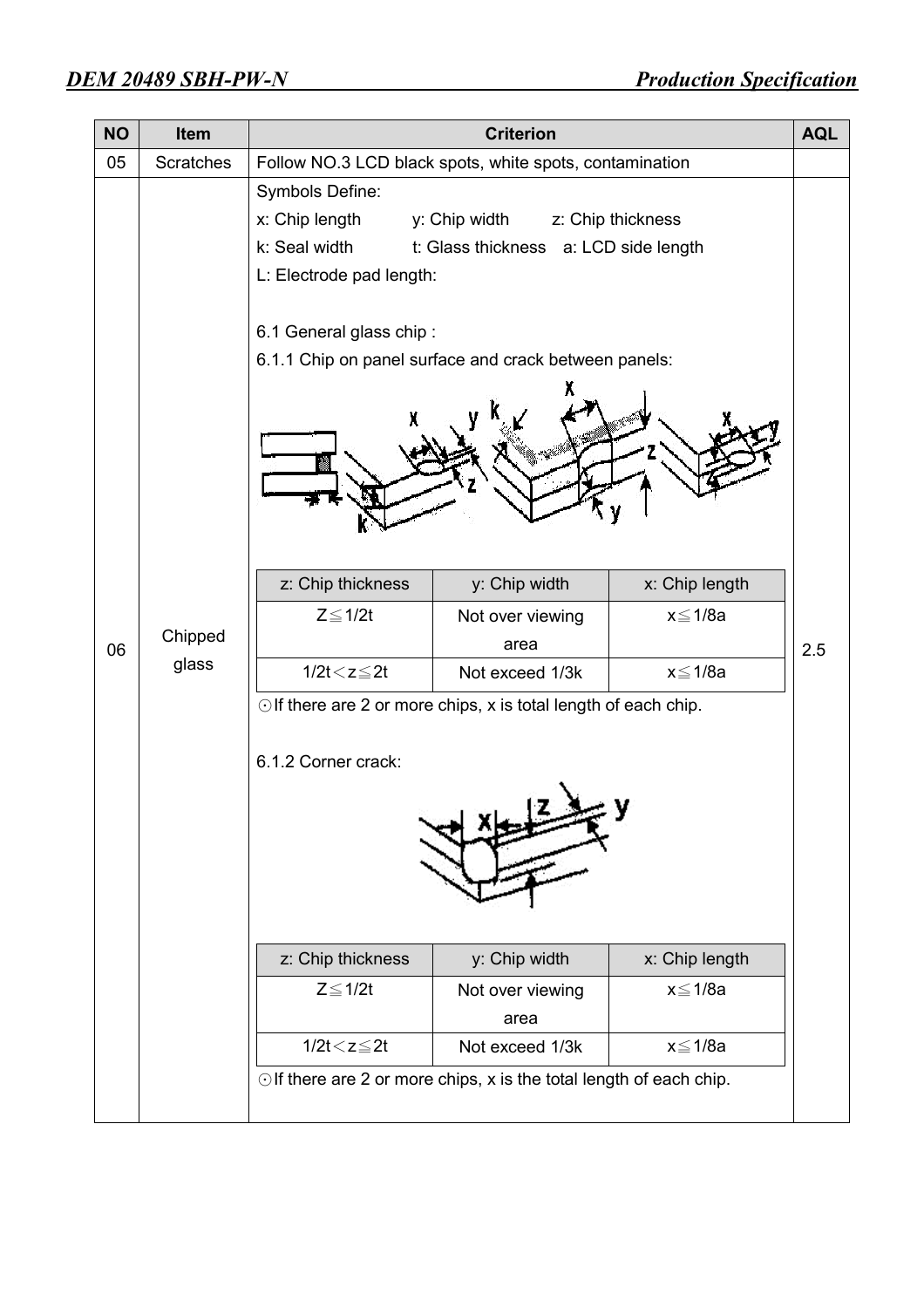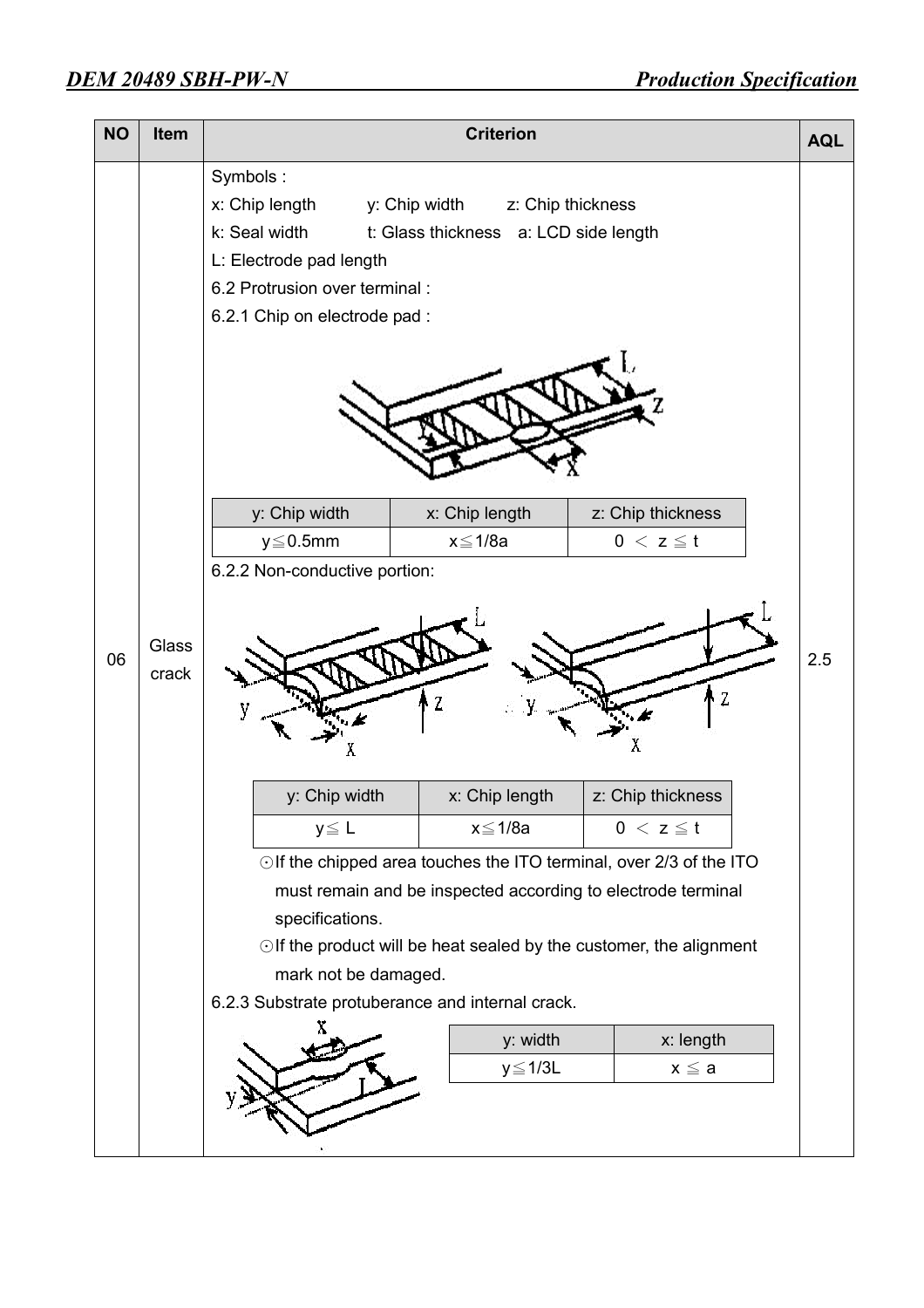| <b>NO</b> | <b>Item</b>                  | <b>Criterion</b><br><b>AQL</b>                                                                                                                                                                                                                                                                                                                                                         |                           |  |  |  |
|-----------|------------------------------|----------------------------------------------------------------------------------------------------------------------------------------------------------------------------------------------------------------------------------------------------------------------------------------------------------------------------------------------------------------------------------------|---------------------------|--|--|--|
| 07        | Cracked glass                | The LCD with extensive crack is not acceptable.                                                                                                                                                                                                                                                                                                                                        | 2.5                       |  |  |  |
| 08        | <b>Backlight</b><br>elements | 8.1 Illumination source flickers when lit.<br>8.2 Spots or scratched that appear when lit must be judged.<br>Using LCD spot, lines and contamination standards.                                                                                                                                                                                                                        | 0.65<br>2.5               |  |  |  |
|           |                              | 8.3 Backlight doesn't light or color wrong.                                                                                                                                                                                                                                                                                                                                            | 0.65                      |  |  |  |
| 09        | <b>Bezel</b>                 | 9.1 Bezel may not have rust, be deformed or have fingerprints,<br>stains or other contamination.<br>9.2 Bezel must comply with job specifications.                                                                                                                                                                                                                                     | 2.5<br>0.65               |  |  |  |
|           |                              | 10.1 COB seal may not have pinholes larger than 0.2mm or<br>contamination.<br>10.2 COB seal surface may not have pinholes through to the IC.<br>10.3 The height of the COB should not exceed the height<br>indicated in the assembly diagram.<br>10.4 There may not be more than 2mm of sealant outside the<br>seal area on the PCB. And there should be no more than<br>three places. | 2.5<br>2.5<br>0.65<br>2.5 |  |  |  |
| 10        | $PCB \cdot COB$              | 10.5 No oxidation or contamination PCB terminals.<br>10.6 Parts on PCB must be the same as on the production<br>characteristic chart. There should be no wrong parts,<br>missing parts or excess parts.<br>10.7 The jumper on the PCB should conform to the product<br>characteristic chart.                                                                                           | 2.5<br>0.65<br>0.65       |  |  |  |
|           |                              | 10.8 If solder gets on bezel tab pads, LED pad, zebra pad or<br>screw hold pad, make sure it is smoothed down.<br>10.9 The Scraping testing standard for Copper Coating of PCB<br>$X * Y \le 2mm2$                                                                                                                                                                                     | 2.5<br>2.5                |  |  |  |
| 11        | Soldering                    | 11.1 No un-melted solder paste may be present on the PCB.<br>11.2 No cold solder joints, missing solder connections, oxidation<br>or icicle.<br>11.3 No residue or solder balls on PCB.<br>11.4 No short circuits in components on PCB.                                                                                                                                                | 2.5<br>2.5<br>2.5<br>0.65 |  |  |  |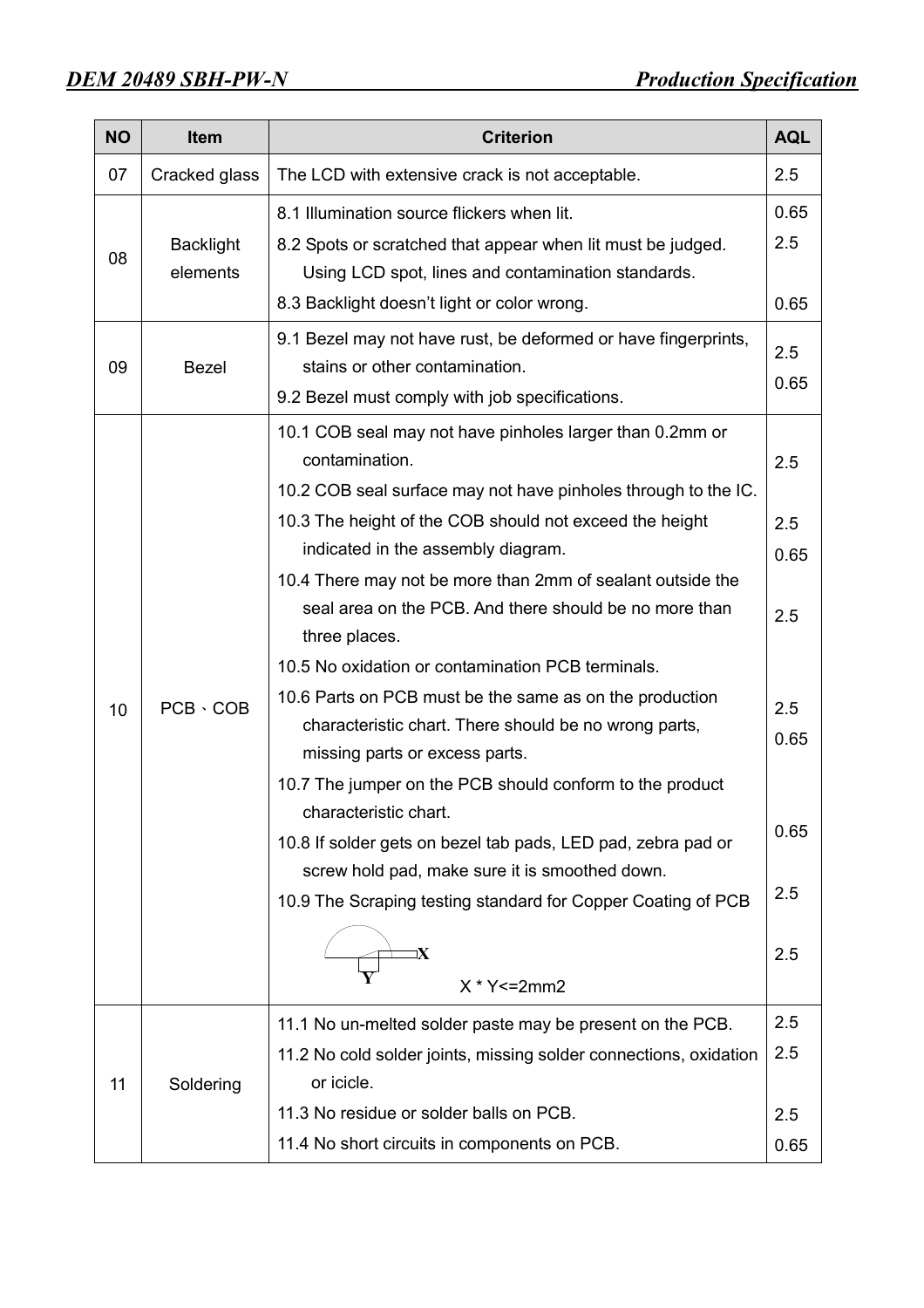| <b>NO</b> | <b>Item</b>           | <b>Criterion</b>                                                                                                                                                                                                                                                                                                                                                                                                                                                                                                                                                                                                                                                                                                                                                                                                                                                         | <b>AQL</b>                                                                     |
|-----------|-----------------------|--------------------------------------------------------------------------------------------------------------------------------------------------------------------------------------------------------------------------------------------------------------------------------------------------------------------------------------------------------------------------------------------------------------------------------------------------------------------------------------------------------------------------------------------------------------------------------------------------------------------------------------------------------------------------------------------------------------------------------------------------------------------------------------------------------------------------------------------------------------------------|--------------------------------------------------------------------------------|
| 12        | General<br>appearance | 12.1 No oxidation, contamination, curves or, bends on interface<br>Pin (OLB) of TCP.<br>12.2 No cracks on interface pin (OLB) of TCP.<br>12.3 No contamination, solder residue or solder balls on product.<br>12.4 The IC on the TCP may not be damaged, circuits.<br>12.5 The uppermost edge of the protective strip on the interface<br>pin must be present or look as if it cause the interface pin to<br>sever.<br>12.6 The residual rosin or tin oil of soldering (component or chip<br>component) is not burned into brown or black color.<br>12.7 Sealant on top of the ITO circuit has not hardened.<br>12.8 Pin type must match type in specification sheet.<br>12.9 LCD pin loose or missing pins.<br>12.10 Product packaging must the same as specified on<br>packaging specification sheet.<br>12.11 Product dimension and structure must conform to product | 2.5<br>0.65<br>2.5<br>2.5<br>2.5<br>2.5<br>2.5<br>0.65<br>0.65<br>0.65<br>0.65 |
|           |                       | specification sheet.<br>12.12 Visual defect outside of VA is not considered to be rejection.                                                                                                                                                                                                                                                                                                                                                                                                                                                                                                                                                                                                                                                                                                                                                                             |                                                                                |